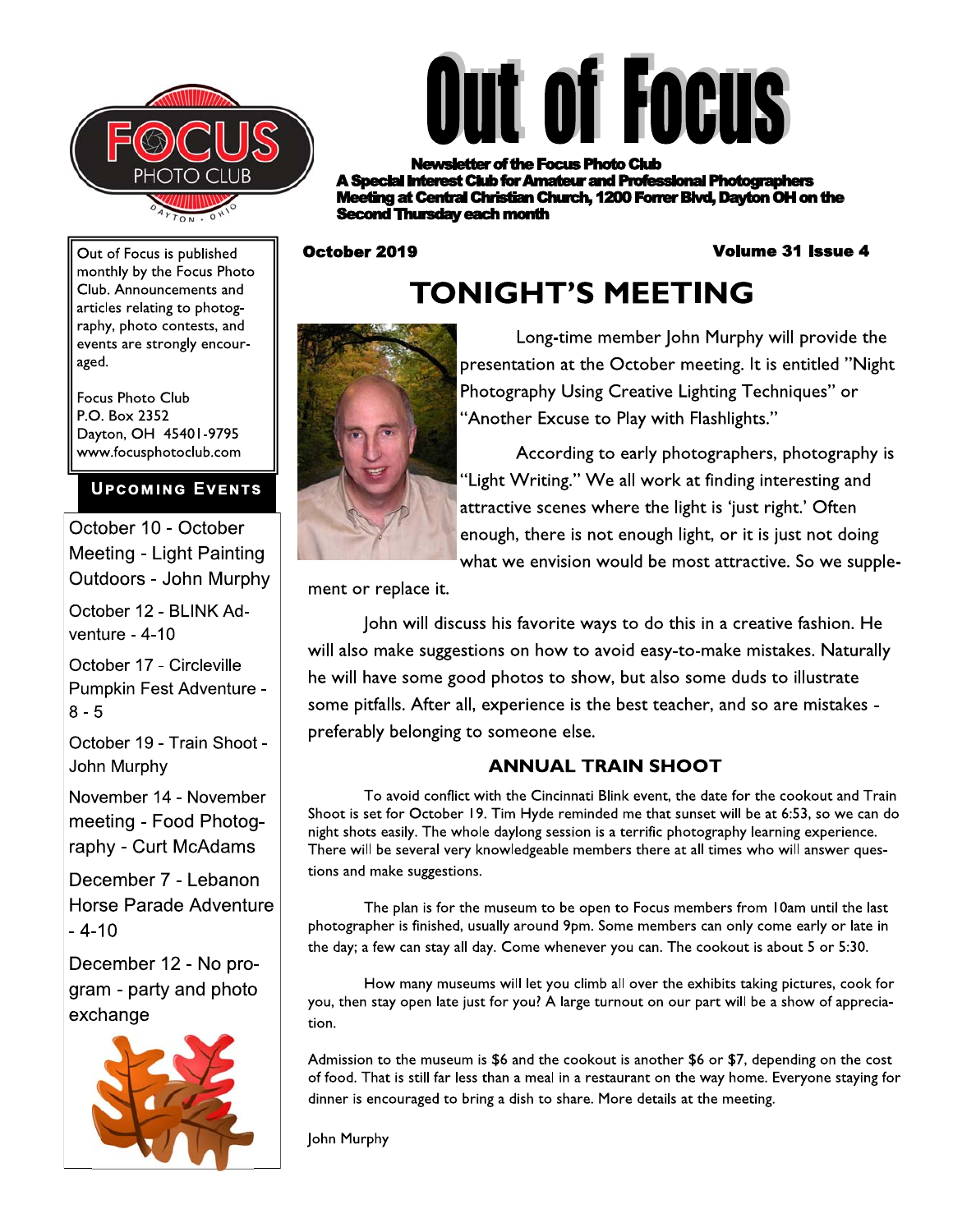#### **President's Message** October 2019 Newsletter

I was watching one of my favorite shows, 'Life Below Zero', and heard something that

made me rewind my DVR to hear it again:

> Experience is Knowledge, Knowledge is Confidence,

Confidence is Success...

And they all go together in that order.

Wow! How true is this and is perfectly stated. I have taught for many years and see my own students and graduates progress in this manner. I also think this is very true in photography and I can relate to it very much as a newer photographer.

But how do you become successful in photography? I think a good start is to gain experience by shooting what you are passionate about. It might be macro, landscapes, architecture, anything that you love to do. This will keep you motivated to continue in order to gain the technical knowledge you need to gain confidence.

I like night photography and my first hot air balloon glow shoot was a total disaster. But I learned so much about how to adjust my camera to capture the rapidly changing light and conditions. It was painful but I learned some valuable lessons and gained both knowledge and confidence after several balloon shoots.

I don't think confidence guarantees success but if you make an effort toward continual learning this cycle repeats itself. Experience, knowledge and confidence will naturally come as you continue your photography journey. Continuing in photography is success!

Susan Willin, President

**Digital Competition** 

Welcome new members. Just a few words about Digital (aka Projected) competition. We use Photocontestpro.com to submit our digital format pictures. If all goes right, you should have an account created, using the email you gave us, within two weeks. Once created you will receive an email from Moskowitz and Associates with your credentials with your information.

If you have questions, please email digitalcompetition@focusphotoclub.com.

If you do not have an email address, there are several free sites. Please check that all is OK with your account at least one week prior to the due date. Notify us of problems using digitalcompetition@focusphotoclub.com.

If you wait till the last minute to notify us of problems, we cannot guarantee that you will be able to compete digitally that month.

Nancy Christolear, Digital Competition VP

## **FOR SALE**

Nikon D750 with a 24-120 lens \$1100 by Kenny Harville Oldtorch2@gmail.com

| <b>Executive Board 2019-2020</b> |                        |                |                                   |  |
|----------------------------------|------------------------|----------------|-----------------------------------|--|
|                                  |                        |                |                                   |  |
|                                  |                        |                |                                   |  |
| President                        | Susan Willin           | 369-4169       | Susanwillin@gmail.com             |  |
| Admin VP                         | Tom Entingh            | 610-8953       | tomcathinks@yahoo.com             |  |
| <b>Competition VP</b>            | Louise Haws            | 231-2498       | wtchymlh@hotmail.com              |  |
| Dig. Comp VP                     | Nancy Chris-<br>tolear |                | digitalcompetition@focusphoto.com |  |
| Secretary                        | <b>Kathy Moore</b>     | 839-5580       | gsdzr4me@gmail.com                |  |
| Treasurer                        | Joyce Willis           | 836-3656       | Joycewillisphoto@gmail.com        |  |
| Historian                        | Julie Lucht            | 408-0775       | Juliealucht@gmail.com             |  |
| Program Chair                    | Linda Madden           | 707-5746       | Glencomadden@yahoo.com            |  |
| PR/News                          | Pat McCarthy           | 417-4124       | Patmcbirder@woh.rr.com            |  |
| Hospitality                      | Judy Fellner           | 554-2216       | judyfellner1@aol.com              |  |
| Webmaster                        | $\overline{u}$         | $\overline{u}$ | $\overline{u}$                    |  |
| Co-founder                       | Nancy Roach            |                | In Memoriam                       |  |
| Co-founder                       | <b>Brook Brandewie</b> |                | In Memoriam                       |  |
| Liaison                          | John Murphy            | 224-9090       | Murphy01@sbcglobal.net            |  |

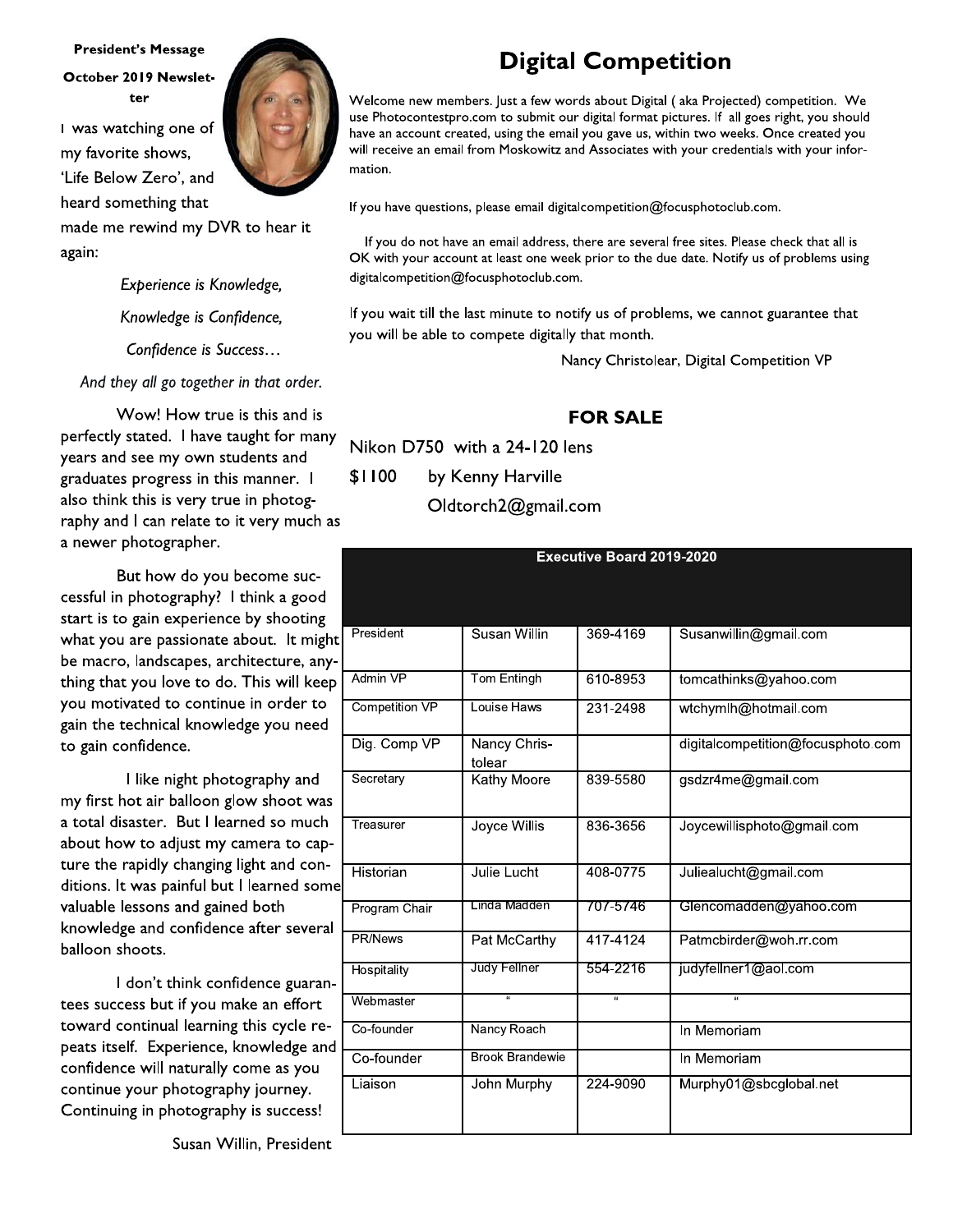#### **GUIDELINES**

Competition is open to all paidup members of Focus Photo Club (dues must be current one week prior to competition.) Entry deadline is  $\ell$ :10 p.m. on meeting night. Each member may submit 4 entries, no more than 2 photos in any one category. Competition rules can be found in the Constitution. Projected entries must be (dues must be current one week Bookstore, as prior to competition.) Entry dead-<br>
cated at 2852 v<br>
line is 7:10 p.m. on meeting night. Allen know if y<br>
Each member may submit 4 en-<br>
tries, no more than 2 photos in<br>
any one day before the meeting.

# **MEMBER GALLERIES on CLUB WEBSITE**

If you haven't already checked out the Member Galleries on our Focus Photo Club Website. you're in for a treat. A number of our members have a selection of their photos on the website for people to view. There is some beautiful work being highlighted here.

#### NEWSLETTER INFO.

Please e-mail me any information you have for the newsletter. That include good news, like awards you've won, photos you've had published, and exhibits you're participating in. I can also use information about local photography events, contests or exhibits that might be of interest to the members. It's your input that makes my job easier and enables me to include information that is of interest to the members. Thanks! t in

# EXHIBIT AT MURPHY'S BOOKSTORE

We can continue to display photos at Murphy's Used Bookstore, as they are NOT going out of business. Murphy's is located at 2852 Wilmington Pike, Kettering, Ohio, 45419. Let Crystal Allen know if you want to display photos for three months, starting in October. Crystal's email is ajfan90@hotmail.com.

### PEOPLE'S CHOICE IN NOVEMBER

In November, we will have a special People's Choice Competition. The subject will be Focus Photo Club Adventures and all pictures must have been taken at one of our adventures. Members will vote on the photos entered.

# FOCUS PHOTO'S 30th ANNIVERSARY

In November the club will celebrate its 30th anniversary. The first meeting was held in November of 1989. Nancy Roach and Brook (Oldham) Brandewie were the founders of the club. Besides Nancy, Brook and Maurice Jennings, who have all passed away, those who are still charter members include Tim Highley, Tom Entingh, Richard Waters and TJ Highley. If you are still in contact with any former members, encourage them to attend the November meeting and celebrate with us.

#### **FOOD DRIVE TONIGHT**

As part of our agreement with the church we are to have a food drive four times a year. This will be our 4th food drive this year. Please bring a few items of food, either canned food or otherwise hon-perishable food. With Thanksgiving coming up, it's a good chance to share with those who might not have enough food for their holiday meal. There will be a barrel in the meeting room where you can place your food donations. Thank you!

Since it's October, feel free to come to the meeting in costume